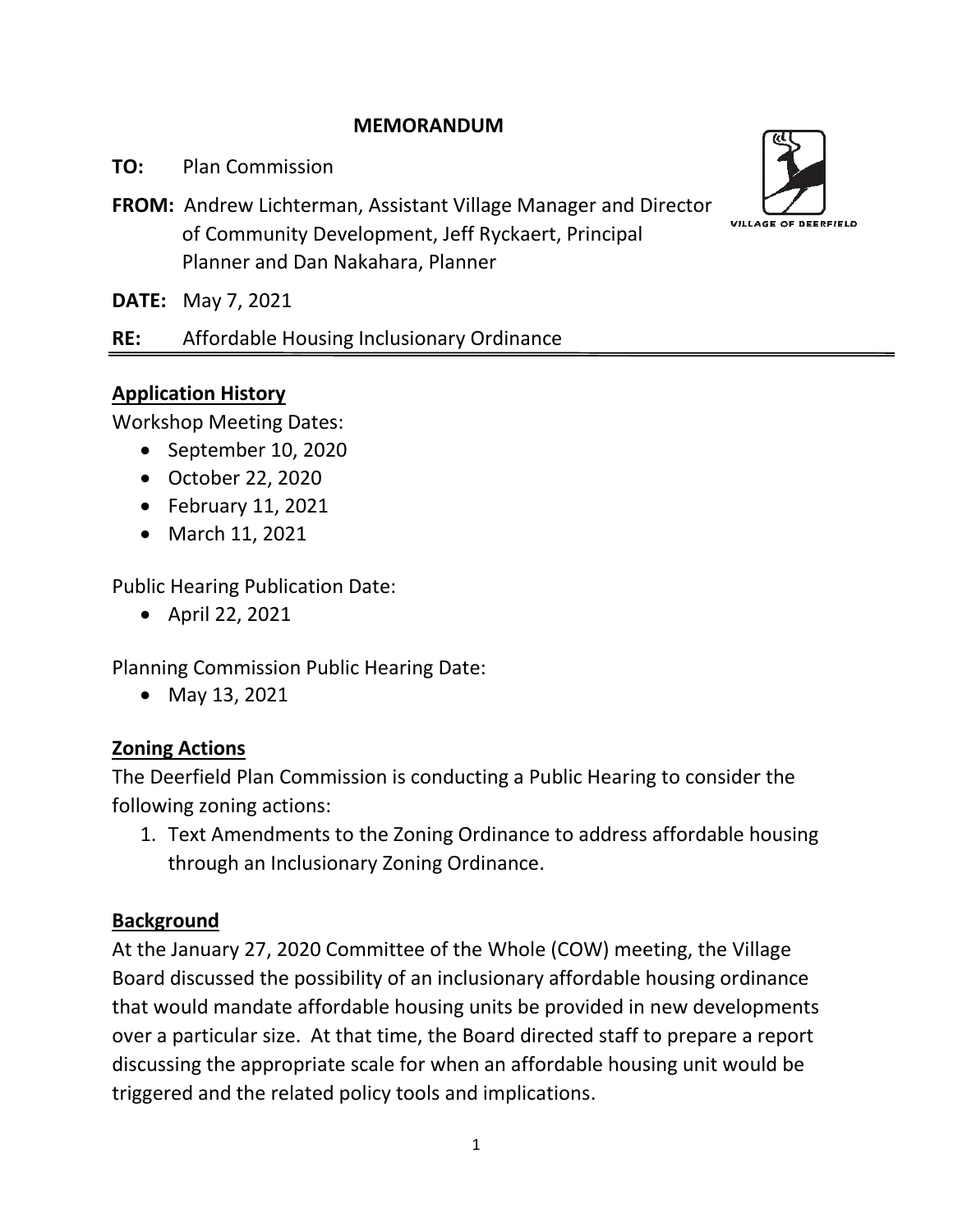Subsequently, at the July 20, 2020 Board of Trustees meeting, the Board again discussed the issue of affordable housing and voted in favor of referring an inclusionary zoning ordinance to the Plan Commission for further study and consideration.

## **Process and Policy Considerations**

The Plan Commission discussed the issue of affordable housing; specifically, an inclusionary zoning ordinance, at four workshop meetings (September 10, 2020, October 22, 2020, February 11, 2021, March 11, 2021) and is now proceeding to a May 13, 2021, Public Hearing on this matter. During these workshop meetings the Plan Commission strived to find the correct balance to promote affordable housing without stifling development. Notably, this balance is reflected in the policy recommendations that allow for a relatively higher Area Median Income (AMI) thresholds but preclude the ability for developers to pay fees in-lieu or offer off-site developments or donations.

## *Inclusionary Housing Ordinance Worksheet*

Affordable housing and the creation of an inclusionary zoning ordinance is a complex topic with many decision points and policy implications. For that reason, staff has prepared the enclosed Inclusionary Housing Ordinance Worksheet ("**Worksheet**") to help facilitate discussion. The Worksheet is broken down into five parts and summarizes the key policy decisions and areas of consensus ostensibly reached by the Plan Commission during the four previous workshop meetings. The Worksheet will be the main tool used to facilitate discussion at the Public Hearing and once finalized it will be used as a framework to draft an inclusionary zoning ordinance.

## *Additional References*

Also enclosed are the staff report dated July 13, 2020, which captures the intent of the Board regarding affordable housing, as discussed on previous occasions, as well as a list of questions and answers that were discussed at previous Plan Commission workshop meetings.

## *Comprehensive Plan*

Included below are the relevant sections of the Village's Comprehensive Plan related to affordable housing.–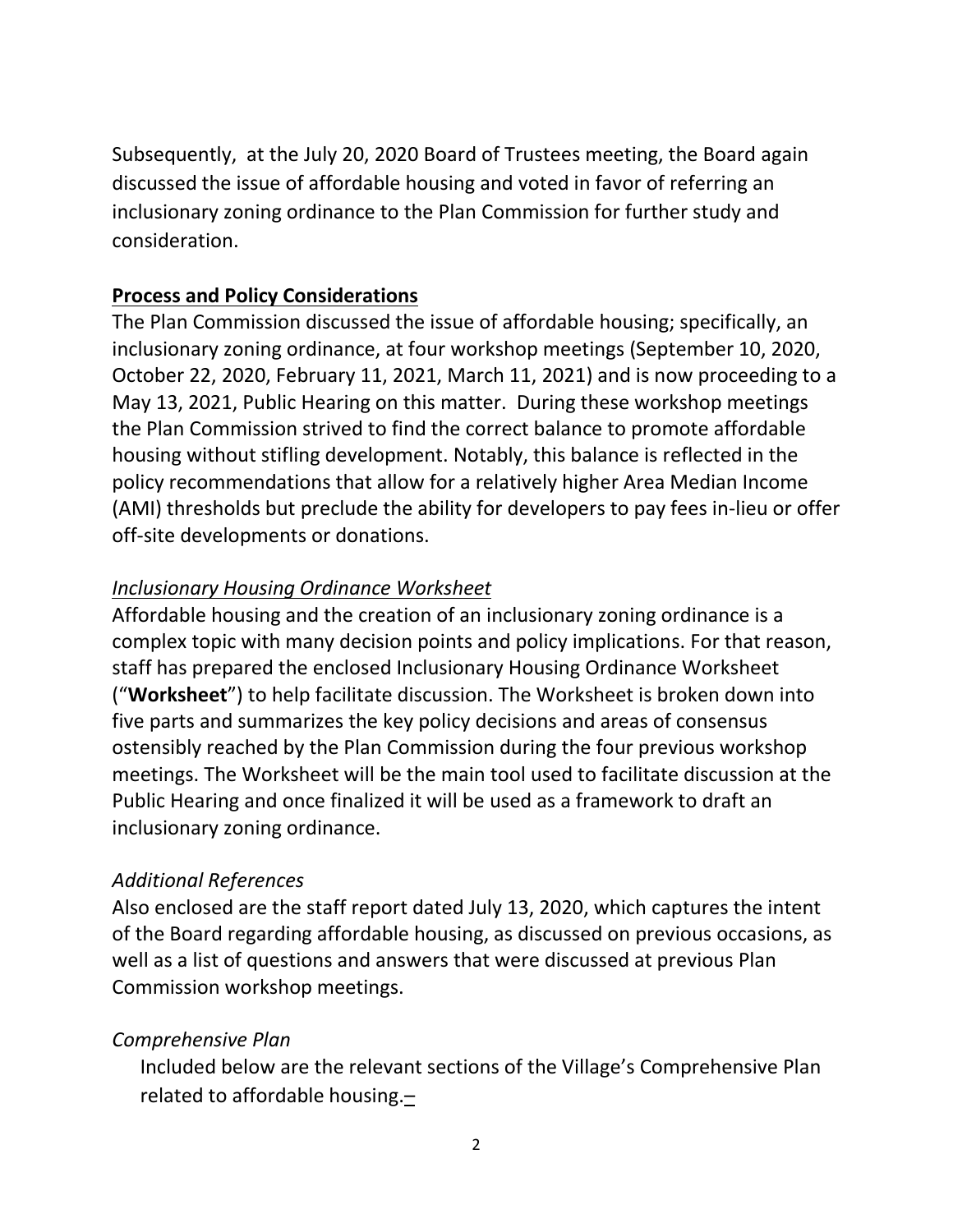### 3.3 HOUSING

The purpose of this element of Deerfield's Comprehensive Plan is to document the present and future housing needs within the Village of Deerfield, including affordable and special needs housing. The condition of the local housing stock has been considered in developing the strategies, programs, and other actions to address Deerfield's housing needs, and provide current and future residents with a range of housing options.

### AFFORDABLE HOUSING

Given the full development of the Village and the derogation of local land use planning and zoning powers provided by the Affordable Housing Planning and Appeal Act, 310 ILCS 67/1, *et seq*. (the "Act"), it is determined that compliance with the Act is impractical and not in the best interests of the Village; therefore, pursuant to its home rule powers, the Affordable Housing Planning and Appeal Act, 310 ILCS 67/1, *et seq*., will not apply within the Village of Deerfield and shall be superseded within the Village by the Zoning Ordinance and Comprehensive Plan of the Village of Deerfield.

The Village recognizes the need for affordable housing within the Village and the region in which the Village is located and will give due consideration to those needs and to the opportunity to accommodate new affordable housing options within the Village when opportunities are presented to develop or redevelop significant parcels for residential uses in the Village of Deerfield. The enforcement of federal and state fair housing laws shall be and remain a priority for the Village.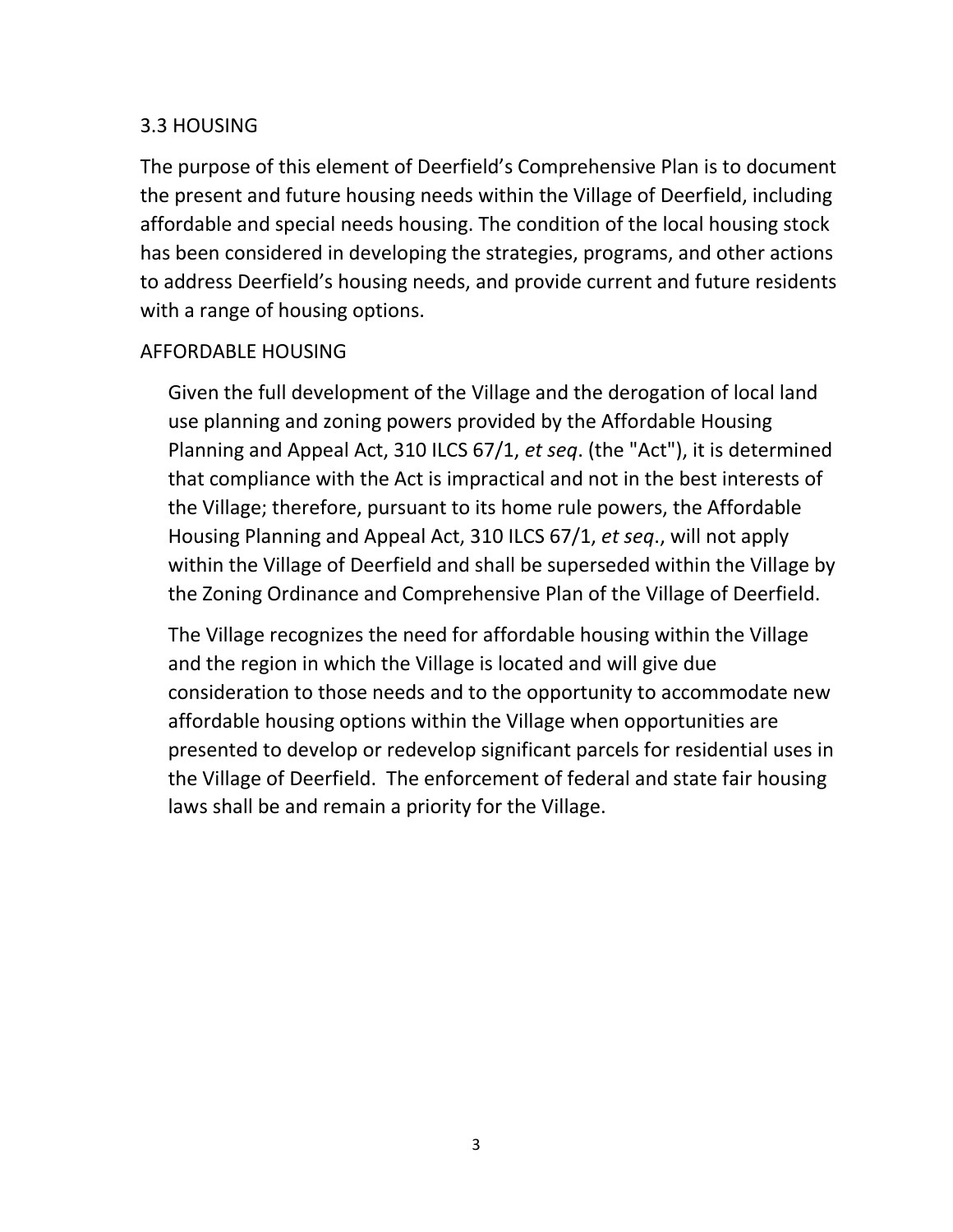**Goal:** Maintain the variety of the existing housing stock and supplement it in suitable locations with safe, well-constructed housing of a density\*, scale\* and character compatible with adjacent housing.

| <b>Objectives</b>                                              | <b>Policies</b>                                                                                                                                                                                                                                                                              |
|----------------------------------------------------------------|----------------------------------------------------------------------------------------------------------------------------------------------------------------------------------------------------------------------------------------------------------------------------------------------|
| Help maintain the<br>desirability of Village<br>neighborhoods. | Encourage maintenance of the existing housing<br>stock.                                                                                                                                                                                                                                      |
|                                                                | Endeavor to increase the variety in the housing<br>stock, so that there will be types and prices of<br>housing to satisfy the needs and preferences of<br>a wider variety of residents, while maintaining<br>the single-family dwelling as the basic form of<br>housing unit in the Village. |
|                                                                | Protect residential areas from incompatible uses<br>through effective land use controls, proper<br>screening and buffering.                                                                                                                                                                  |
|                                                                | Maintain streets, parkway trees, sidewalks,<br>street lighting and other community facilities in<br>good condition.                                                                                                                                                                          |
|                                                                | Encourage good architectural and site design,<br>individuality and character in new housing.                                                                                                                                                                                                 |

\* - Term defined in the Glossary.

## **Conclusion**

Lastly, for background purposes, previous discussions of affordable housing not mentioned in this memo can be found on the Village's website- [Click here for a](http://www.deerfield.il.us/168/Workforce-Housing)  [direct link.](http://www.deerfield.il.us/168/Workforce-Housing) Some of the discussions in the past focused on workforce housing. For our purposes, workforce housing has been defined as affordable housing for middle-income people who will fill jobs in fields as diverse as teaching, law enforcement and health care, especially at entry-level salaries. Workforce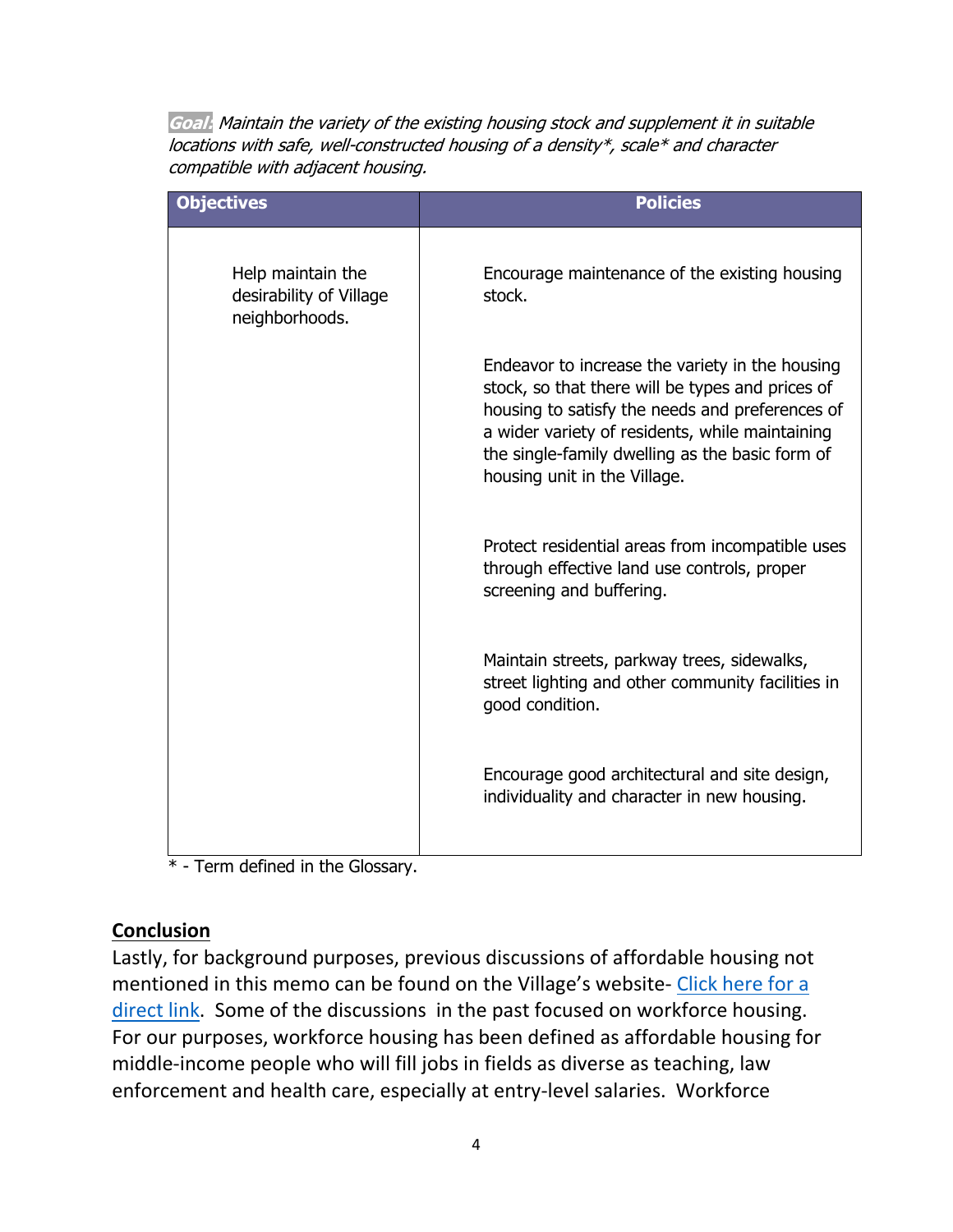housing helps people live near their workplaces so they enjoy reduced commuting times and transportation costs. Workforce housing may help local employers attract and retain the people who maintain the health of the business sector, keep the community safe, and who teach at local schools. Providing adequate affordable housing for people so they do not have to expend huge portions of their income on housing, or spend hours commuting to their jobs is a challenge facing many communities across the United States.

Staff will be present at the May 13, 2021, Public Hearing to review the memo and Worksheet.

Enclosures:

- Inclusionary Housing Ordinance Worksheet
- Plan Commission Workshop Meeting Q & A
- January 27, 2020, COW Minutes
- July 13, 2020, Staff Report to BOT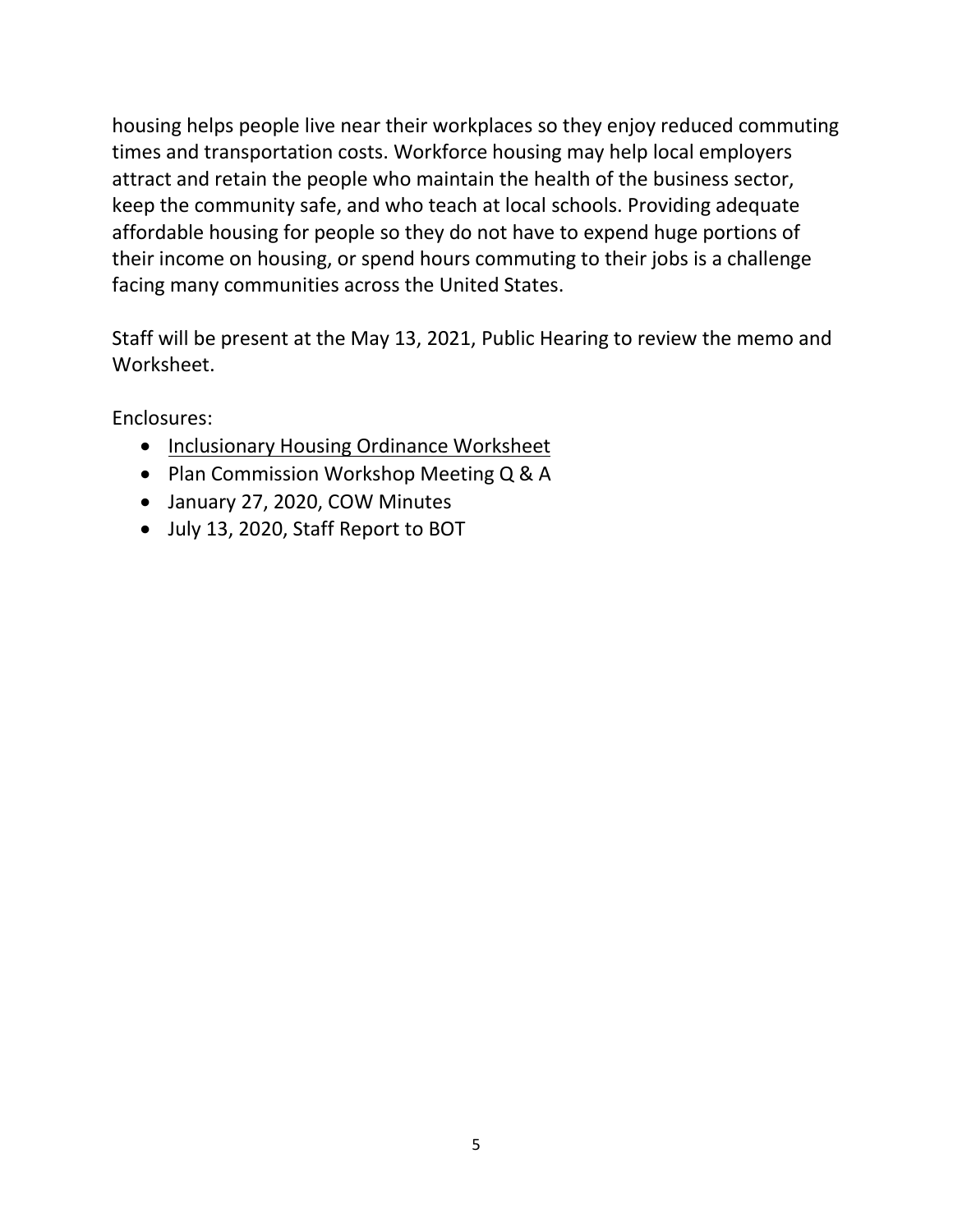

# **Inclusionary Housing Ordinance Worksheet**

# **Part 1: Defining the Need**

### **1. Primary reason for adopting an inclusionary housing ordinance in Deerfield**

- □ Affordable housing needs
- □ Socioeconomic integration
- □ Workforce retention and attraction

## **Part 2 :** Program Structure

### **1. Type of Program**

□ Mandatory

### **2. Type of Development**

□ Ownership and Rental

### **3. Excluded Development**

- □ A non-residential development
- □ Assisted living facilities
- □ Nursing facilities

#### **4. Project Threshold Size—Attached (i.e. multi-family building)**

- □ 11-30 Unit Project = 1 Affordable Unit
- □ 31-40 Unit Project = 2 Affordable Units
- □ 41-50 Unit Project = 3 Affordable Units
- □ 51+ Unit Project = 10% Affordable Units
- **5. Project Threshold Size—Detached (i.e. single-family home)**
- □ 0-30 Unit Project = 0 Affordable Unit
- □ 31-40 Unit Project = 2 Affordable Units
- □ 41-50 Unit Project = 3 Affordable Units
- □ 51+ Unit Project = 10% Affordable Units

## **Part 3: Detailed Ordinance Changes**

#### **1. Affordability Thresholds for Rental Units**

- □ 0-50 Unit Project = 120% AMI
- $\Box$  51+ Unit Project = 1/2 units at 100% AMI and 1/2 units at 120% AMI

The Plan Commission feels there is a need to adopt an inclusionary housing ordinance to address lack of housing for low and moderate-income households. Proceeding with an ordinance brings consistency and equitable application in a uniform manner to residential development in the Village.

Mandatory ordinance requiring developers to provide specified number/ percentage of affordable units in all new development covered by ordinance.

Both types of development are included in the ordinance.

Excludes certain types of residential housing not covered by the ordinance.

Notable independent living facilities are not exempted.

Also known as the "trigger," this is the minimum size project that is covered by the ordinance for rental and ownership types. The affordable units within an otherwise market-rate development must be affordable to households earning at or below a defined income level.

Fractions up to .49 would be rounded down and fractions at .5 and above would be rounded up.

An affordable unit is an owner-occupied or rental unit available to households with incomes that do not exceed a percentage of the Chicago-Joliet-Naperville, IL HUD Metro Fair Market Rate Area Median Income (AMI), as established and defined in the annual schedule published by HUD, and adjusted for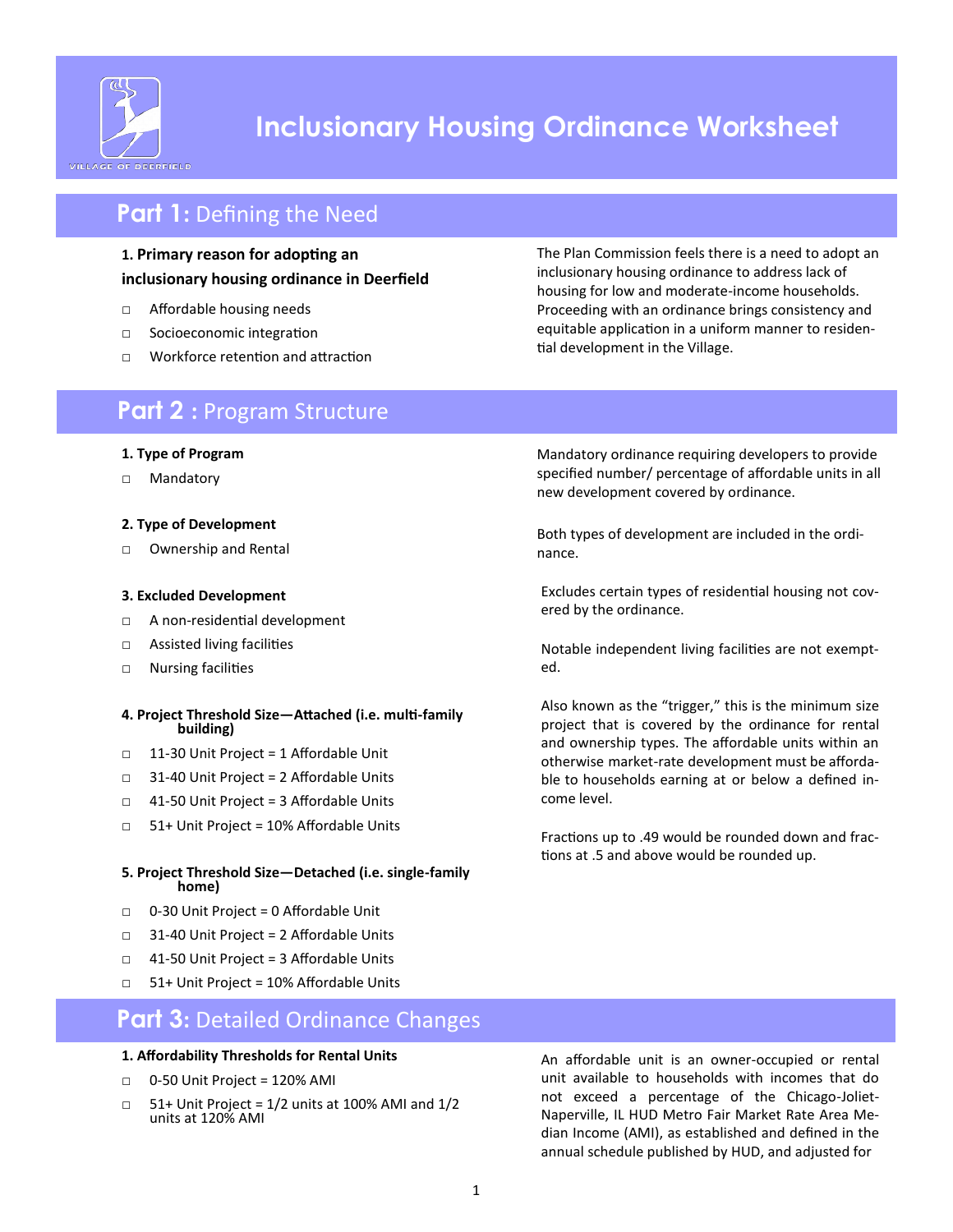

# **Part 3: Detailed Ordinance Changes (Continued)**

### **2. Affordability Threshold for Ownership Units**

□ All units at 120% AMI

### **3. Priority Eligibility Requirements**

- □ Work in private or public corporation within the Village limits
- □ Lives in Village

### **4. Application of Structure Type in Development**

□ Attached and Detached

### **5. Duration of Affordability Requirements**

□ In-Perpetuity

### **6. Application of Affordable Units in Development**

□ Equal Application Among All Housing Types

### **7. Design Standards**

□ Flexibility

household size. The ordinance determines the affordability as a percentage of Area Median  $(AMI)$ .

Priority to people who work OR live in the Village limits. No priority given to age. For rentals, once a person is in an affordable unit, they may stay as long as their income qualifies.

Ordinance applies to both detached and, attached structure types in a covered development (condos, townhomes, single family, apartments).

Inclusionary units must be maintained as affordable through deed restrictions or affordability covenants in perpetuity.

Ordinance defines that affordable units are provided in equal proportion to all housing types in a covered development .

The Plan Commission would like the exterior of the affordable units to be indistinguishable but chose flexibility of the unit interior with language that is reasonable and well defined. The following language is proposed:

**Exterior Appearance.** The exterior appearance of the affordable housing units in any covered development shall be visually compatible with the market rate units in the development. External building materials and finishes shall be substantially the same in type and quality for affordable housing units as for market rate units.

**Interior Appearance and Finishes.** Affordable housing units may differ from market rate units with regard to interior finishes, provided that:

1. The bedroom mix of affordable units shall be in equal proportion to the bedroom mix of the market rate units.

2. The differences between the affordable housing units and the market rate units shall not include improvements related to energy efficiency, including mechanical equipment and plumbing, insulation, windows, and heating and cooling systems.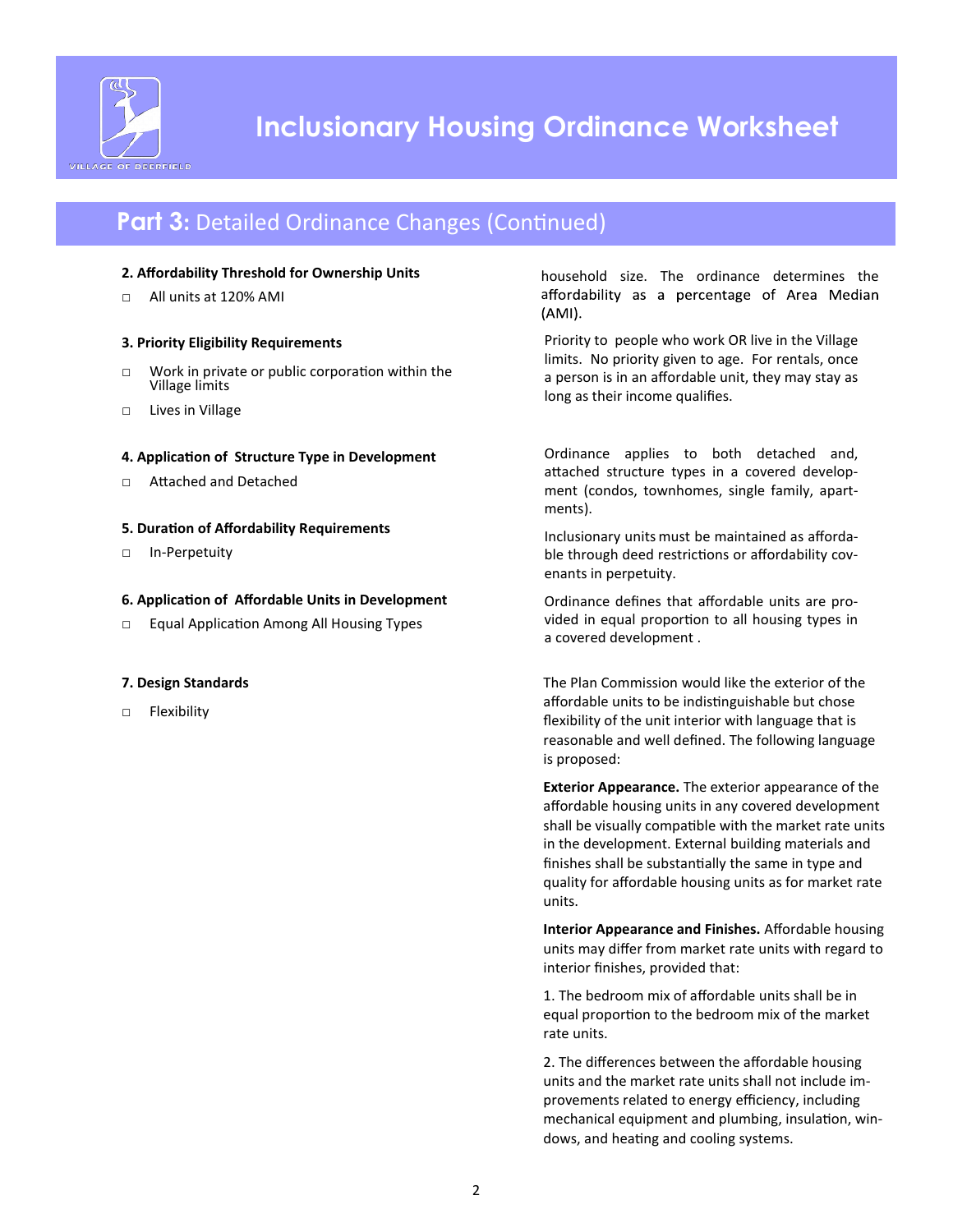

# **Part 3: Detailed Ordinance Changes (Continued)**

### **7. Design Standards**

□ Flexibility

**Size of Units.** Affordable housing unit size must be generally representative of and correspond to the size of the market rate housing units within the covered development.

## **Part 4:** Incentives

### **1. Type of Incentives**

- □ Density Bonus Increase
- □ Parking Ratio Reduction
- □ Fee Reduction

The Plan Commission is in favor of density bonus increases, parking ratio reductions, and fee reduction incentives. A density bonus would be allowed by right and all other incentives would be eligible to the developer. The Plan Commission may recommend and the Village Board may approve eligible incentives, but they are not a given except for the density bonus. The following language is proposed:

**Density Bonus.** Any covered development providing affordable housing units shall be entitled to an increase in the permitted residential density equal to one additional dwelling unit above that otherwise established by the zoning district in which the development is located for each affordable housing unit provided on-site (For each affordable unit the developer would be allowed an additional market rate unit). The affordable housing compliance plan for the covered development must include a narrative describing how the design and orientation, as well as the increased density of the covered development will be compatible with the surrounding land use character, particularly with any surrounding residential parcels. The developer's narrative must address building size and massing, site layout and design, architectural characteristics, and landscaping, as well as any other aspects of development that the Village deems appropriate.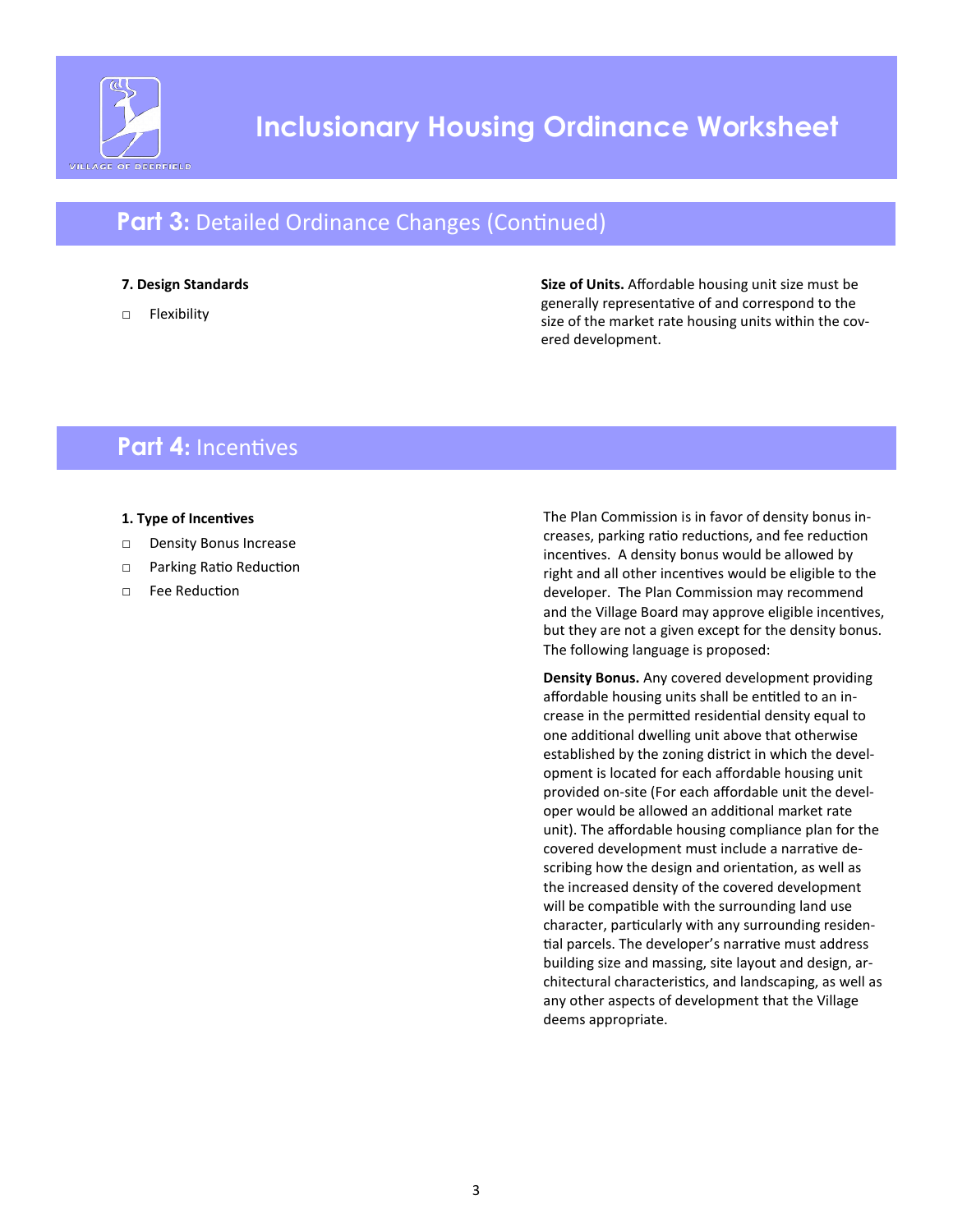

# **Inclusionary Housing Ordinance Worksheet**

# **Part 4: Incentives (Continued)**

### **1. Type of Incentives**

- □ Density Bonus Increase
- □ Parking Ratio Reduction
- □ Fee Reduction

### Eligible Incentives

**Reduced Off-Street Parking Minimums.** In considering a proposed covered development with affordable housing units, the Plan Commission may recommend and the Board of Trustees may approve a reduction in the otherwise applicable off-street parking minimums for the affordable housing units. In considering the merits of such a reduction, the Village shall consider the availability of alternative means of transportation, including mass transit and bicycle facilities in the vicinity of the covered development and any unique transportation needs of the expected residents.

**Standards for Approving Eligible Incentives.** The Village Board, in determining whether the eligible incentives set forth in this Section should be available for a covered development, shall consider the following:

1. Whether the incentives will result in conditions detrimental to the public's health, safety, or welfare; and,

2. Whether the granting of the incentives will be consistent with the intent and purpose of this Section and the Deerfield Comprehensive Plan.

## **Part 5: Compliance Alternatives**

- **1. Fee in Lieu**
- □ In-Lieu Fees—No
- **2. Off-Site Alternatives**
- □ Partnership with Nonprofits-No
- □ Land Dedication-No

The Plan Commission is not in favor of allowing developers to pay fees in-lieu of building affordable units on-site. The Plan Commission is also not in favor of offering off-site construction of affordable units in lieu of building affordable units on-site; and, not in favor of the dedication or donation of land in lieu of on-site construction of affordable units.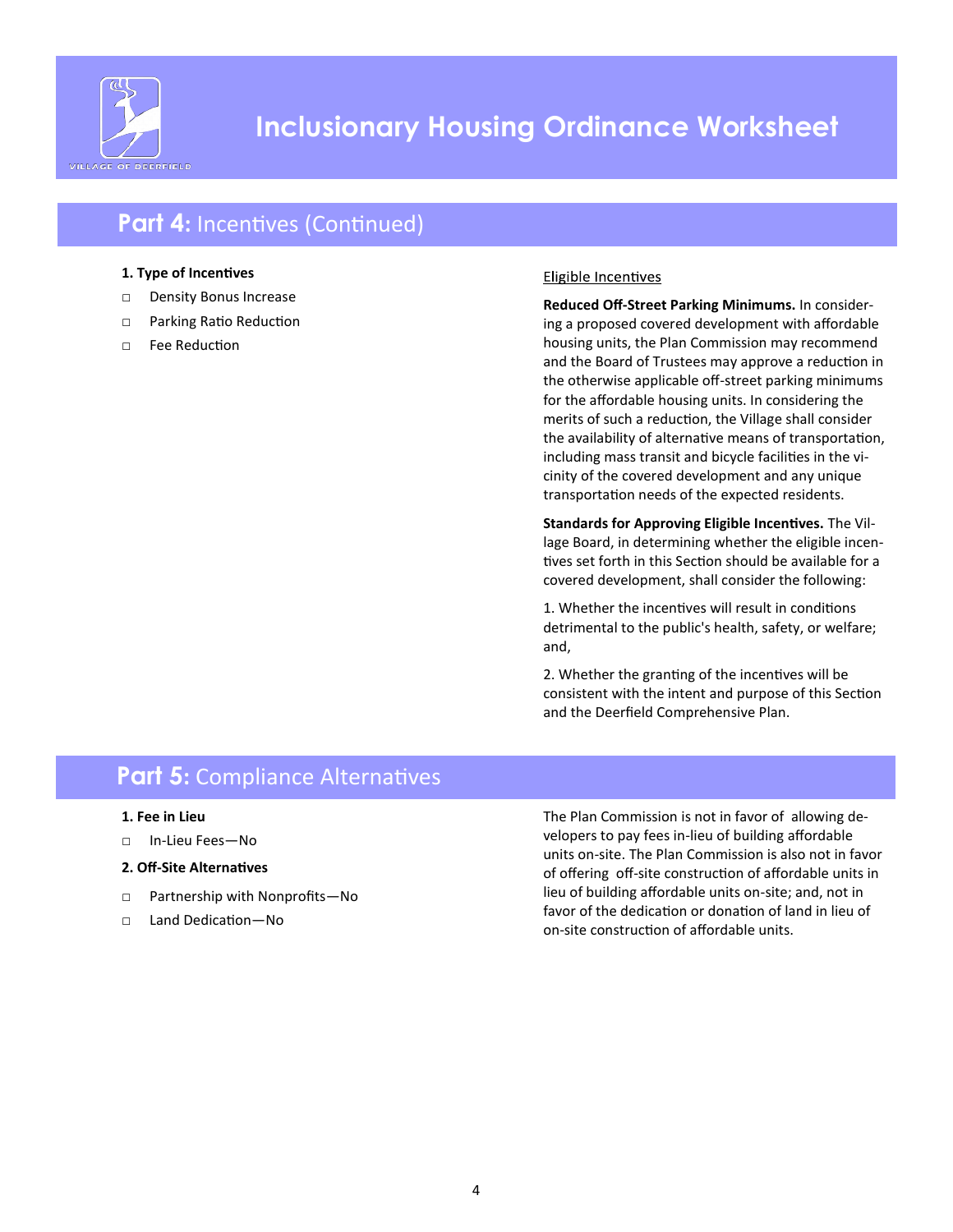# **Questions and Responses from Plan Commission**

# **Workshop Meetings on Inclusionary Zoning**

## **Q: Why does the Village want an Inclusionary Zoning Ordinance?**

A. At the July 20, 2020, Board of Trustees meeting, the Village Board voted in favor of moving forward with the framework of an inclusionary zoning ordinance to advance the Village Board policy intentions to mandate affordable housing units be provided in new developments over a particular size.

# **Q: What does the Village Comprehensive Plan say about affordable housing?**

A: The Village recognizes the need for affordable housing within the Village and the region in which the Village is located and will give due consideration to those needs and to the opportunity to accommodate new affordable housing options within the Village when opportunities are presented to develop or redevelop significant parcels for residential uses in the Village of Deerfield. The enforcement of federal and state fair housing laws shall be and remain a priority for the Village.

# **Q: What is inclusionary zoning?**

A:Inclusionary zoning are programs and policies that require or offer incentives for the creation of affordable housing when new development or redevelopment occurs. Inclusionary zoning is distinct from other affordable housing programs in that;

- largely depends on private sector development,
- does not necessitate a direct government subsidy,
- integrates affordable units directly into market-rate developments; and
- disperses households of different income levels throughout the municipality, instead of concentrating affordable housing in a single area.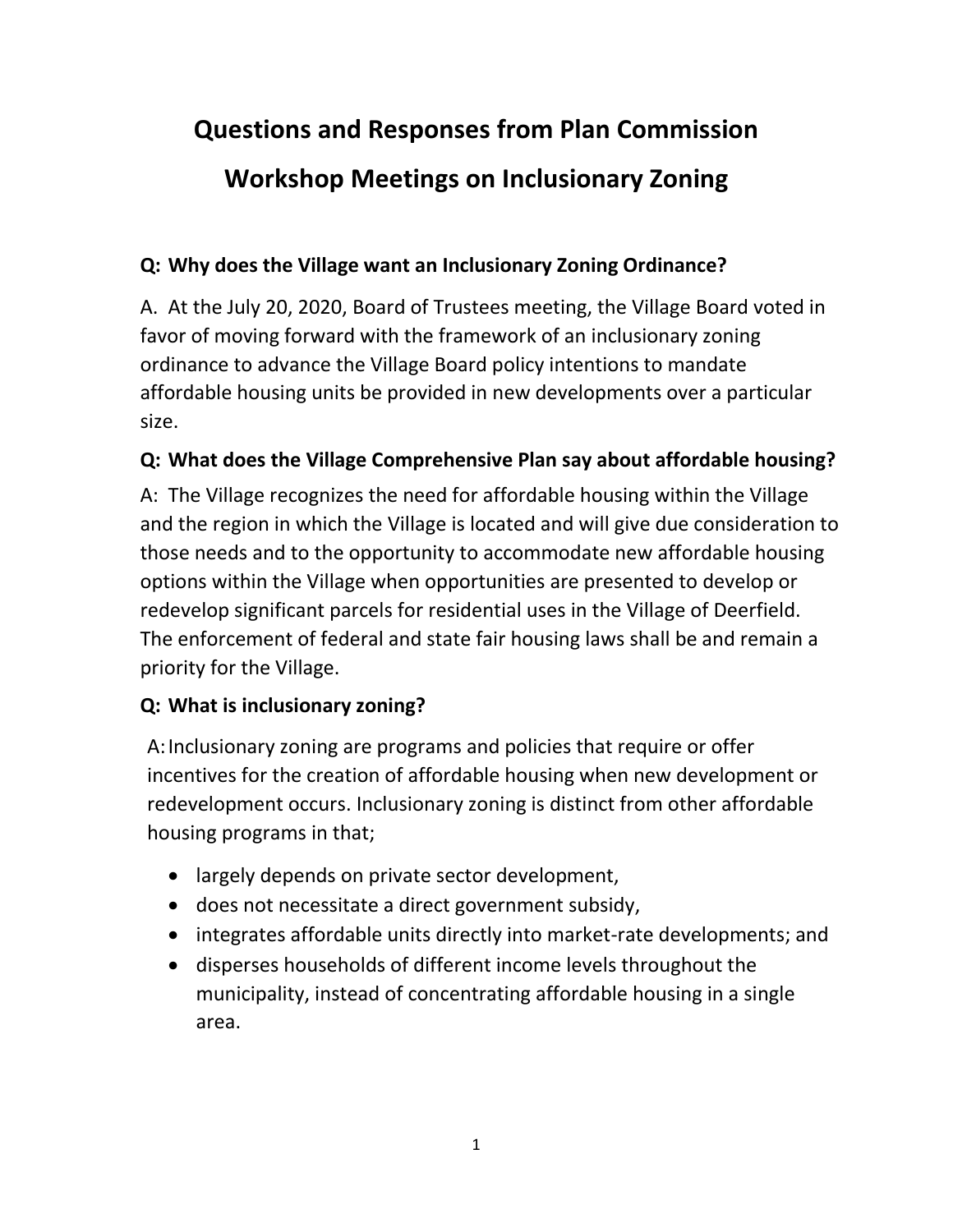## **Q: What is the framework of an inclusionary zoning ordinance?**

A: The structure of inclusionary zoning policies can vary considerably in design and application. Policies can:

- be mandatory or voluntary;
- require different shares of affordable housing per development;
- apply to rental and for sale properties;
- vary in terms of occupant eligibility;
- have different term limits;
- apply to an entire jurisdiction or to specific housing types or locations;
- allow developers to opt out of constructing on-site units by providing in lieu payments or off-site units; and
- offer development incentives including density bonuses

# **Q: What is the area median income or AMI?**

A: A number based on a specific area income or regional area income, and calculated annually by HUD that determines income limits for a specific area or region. The AMI is the "middle" number of all of the incomes for the given area; 50% of people in that area make more than that amount, and 50% make less than that amount. The income levels are percentages of that AMI number.

## **Q: What area/region is being used to calculate AMI?**

A: The Chicago-Joliet-Naperville HUD Metro Area is used to calculate AMI. The Chicago-Joliet-Naperville, IL HUD Metro FMR Area contains the following areas: Cook County, IL; DuPage County, IL; Kane County, IL; Lake County, IL; McHenry County, IL; and Will County, IL. (HUD.gov)

# **Q: Why are we starting with 120% of AMI?**

A: In previous negotiations, the Village has used 120% of AMI when addressing an affordable unit. Most recently, the Village negotiated 18 affordable units with the developer in the REVA residential development based on 120% AMI of the Chicago-Joliet-Naperville AMI Metro Area as defined by HUD.

# **Q: What are objectives of an inclusionary zoning ordinance?**

A: According to the booklet entitled, *Affordable Housing Toolkit for Communities in the Chicago Region*, produced by "Business and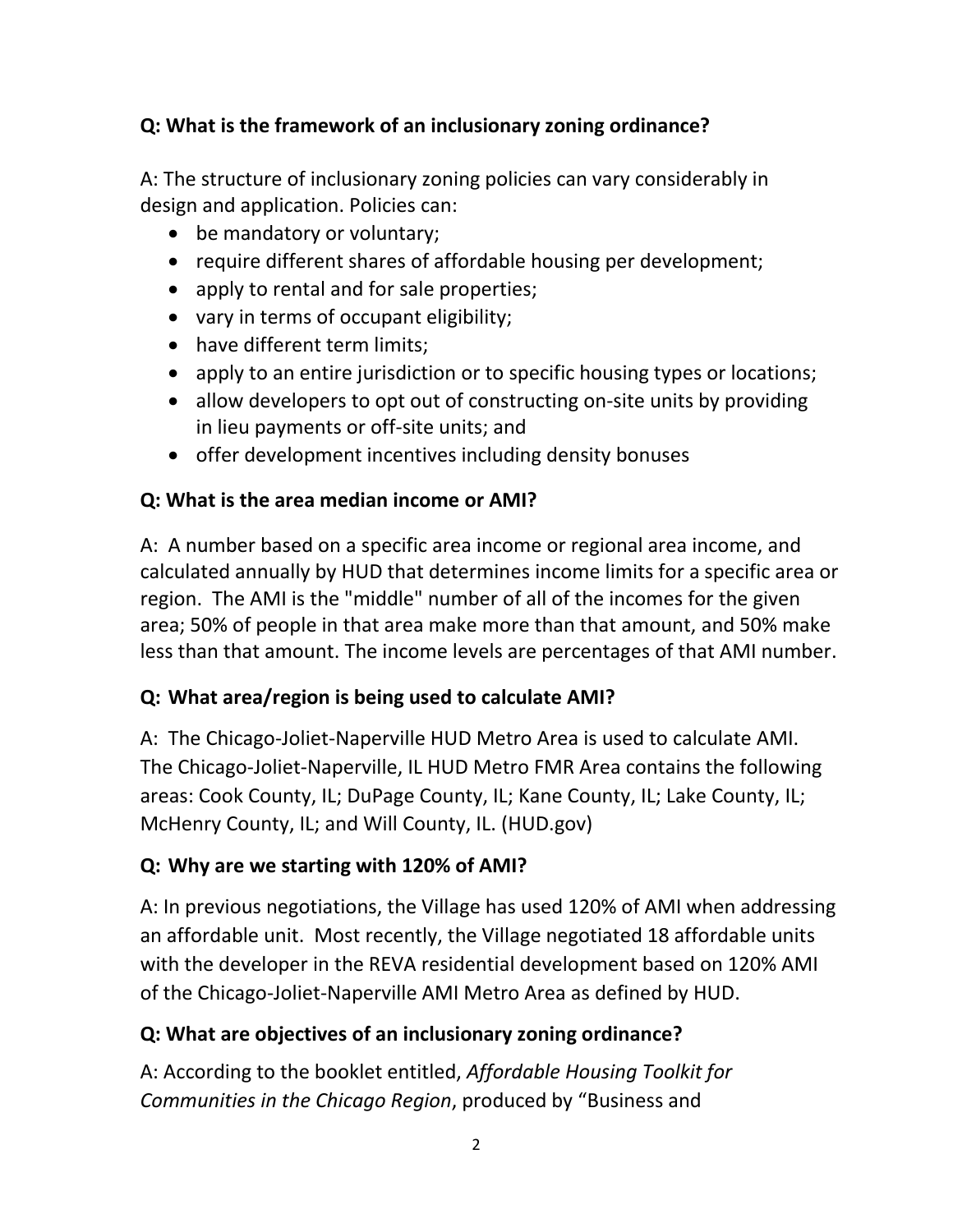Professional People for the Public Interest (BPI), an inclusionary zoning program will:

- Increase the supply of affordable housing in municipalities
- Disperse the affordable units throughout the community
- Allow low- and moderate-income families to live in homes indistinguishable from and adjacent to, market-rate housing
- Allow low- and moderate-income families to live in communities with better access to employment and educational opportunities; and
- Encourage racial and economic integration of our communities

## **Q: Are inclusionary zoning ordinances effective?**

l

A: Some argue that inclusionary zoning policies harm the housing markets by reducing the developer's ability to fully profit from a new development, which could unintentionally reduce construction and investment in municipalities. Proponents of inclusionary zoning maintain that, rather than limiting housing markets, applying local control over the regulation of land use through inclusionary policies can actually encourage developers to produce less conventional, lower priced homes, thereby expanding emerging segments of the housing market.

Overall, studies on the effectiveness of inclusionary zoning have been mixed. Inclusionary policies may be best evaluated from a local perspective with an understanding of the various motives that prompted jurisdictions to adopt the given policy in the first place<sup>1</sup>.

# **Q: In 2013, the State of Illinois captured affordable units in Deerfield at 4% and in 2018, 7.3%. How are Affordable Units Determined Under the 2003 Affordable Housing Planning and Appeal Act<sup>2</sup> (AHPAA)?**

A: The Illinois Housing Development Authority determines affordable units based on an identification of the total number of year-round housing

<sup>1</sup> Pathways to Affordability: Municipal Strategies to Increase Affordable Housing Supply in Illinois - C. Scott Smith and Kyle Smith, the Chaddick Institute for Metropolitan Development at DePaul University and the Metropolitan Mayors Caucus

<sup>2</sup> Affordable Housing Planning and Appeal Act: 2018 Non-Exempt Local Government Handbook (310 ILCS 67/20) Sec. 20. Determination of exempt local governments.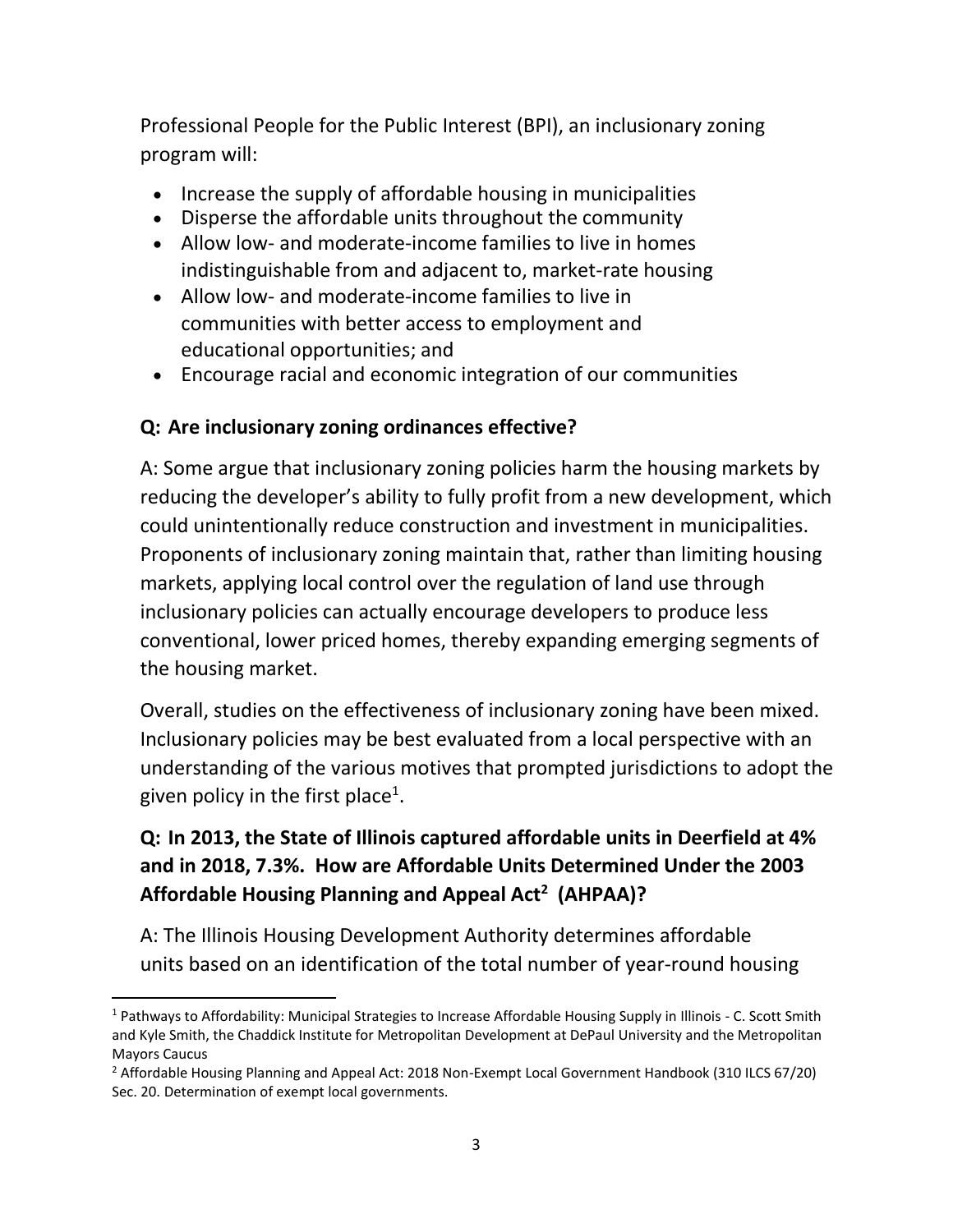units in the most recent data from the U.S. Census Bureau for each local government within the state and by an inventory of owner-occupied and rental affordable housing units, as defined in this Act, for each local government from the U.S. Census Bureau and other relevant sources. (This inventory is based on census household survey data.) See Appendix

# **Q: If the Village were to impose an inclusionary zoning ordinance, could this only apply to attached housing?**

A: An inclusionary zoning ordinance could apply to both detached (singlefamily) and attached units (apartments, condos, and townhomes), or it could apply to only attached housing.

# **Q: How do we calculate the number of required affordable units in a residential development?**

A: There are many different ways to determine this calculation, the percentage of units could vary depending on the number of total units being built or it could be one percentage based on the total number of units built that has to be set aside as affordable units.

# **Q: Can there be a different sliding scale for calculating required affordable rental units and affordable owner occupied units?**

A: It is not advisable to treat affordable rental units and affordable owner occupied units differently with regard to the number of affordable units required in a given development. This could have unintended consequences and could be taken advantage of if owner occupied units were later rented on a secondary market.

# **Q: Can you have a different AMI for owner occupied and rental?**

A: Yes, a different AMI can be used for an owner occupied unit and a rental unit. Keep in mind that the AMI calculation for a rental unit includes rent and utilities.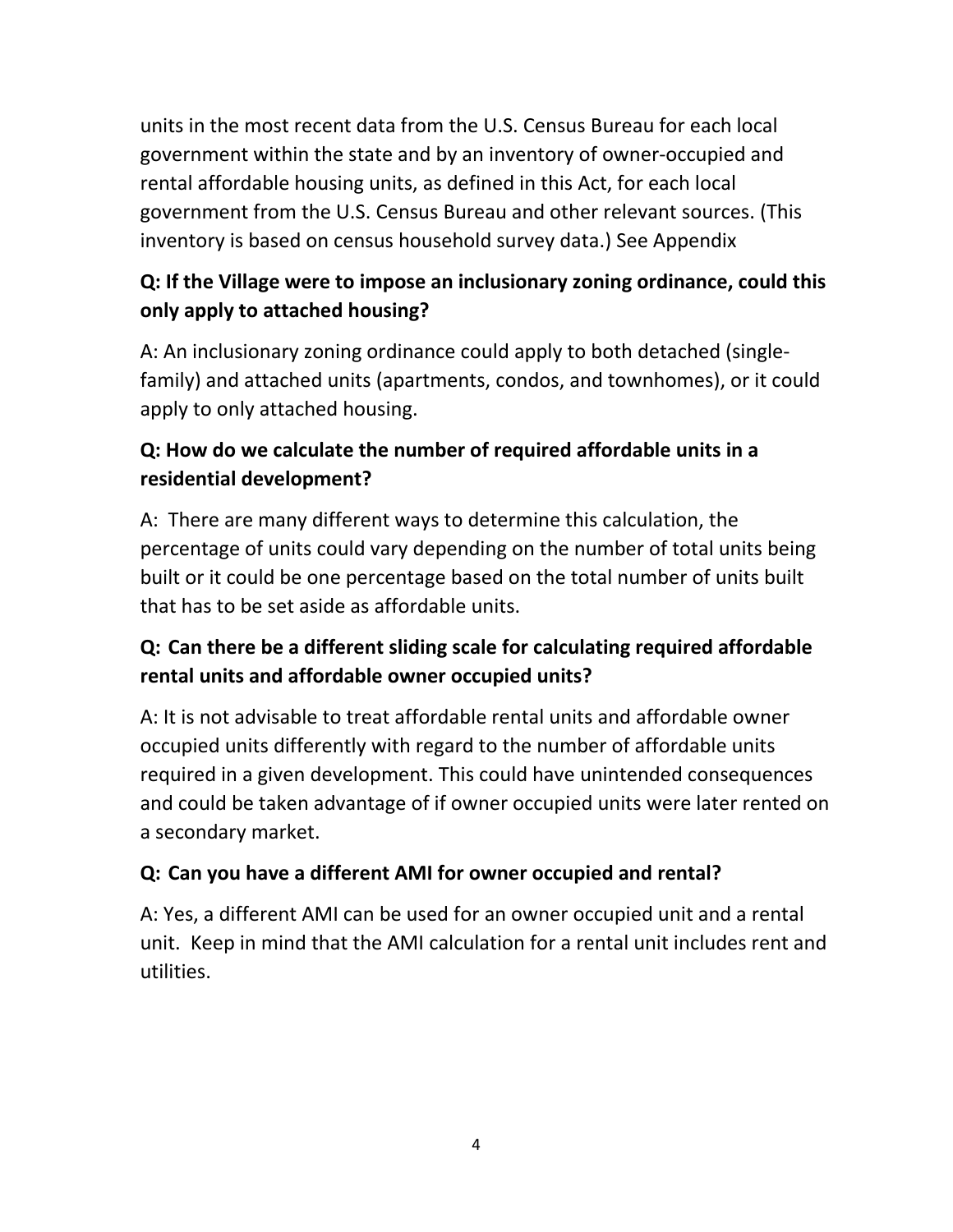# **Q: What percentage calculation of AMI is used for the proposed Zion Woods units?**

A: The proposed Zion Wood residential development was originally funded through federal money so limits for eligibility were based on 60% of AMI and below. As of the date of this memo, the funding sources may have changed.

A restrictive covenant has been placed on the property stipulating that 13 units will be available at 50% AMI and 11 of the units will be available at 60% AMI for 30 years. Thereafter, after the initial 30 years, all 24 units will be available at the 80% AMI.

# **Q: What does equal application of housing structure type in a development mean?**

A: The different housing structure types include condominiums, townhomes, detached single family homes and apartments. Equal application housing structure types of affordable housing units means that affordable housing units must be in equally divided among the housing structure types in the development. For example, if a development must provide 9 affordable units and the development consists of 10 detached single family homes, 20 condos, and 10 townhomes, the development must provide 3 affordable detached single family homes, 3 affordable condominium units and 3 affordable townhomes.

# **Q: How would a density bonus work if the Plan Commission is inclined to offer a density bonus as an incentive to developers?**

A: The following are 2 examples of how a Density Bonus could work:

One example is for an apartment development of 50 units, and another example is an apartment development of 250 units:

## Proposed Development of 50 Apartments:

A 50-unit apartment development would require 3 affordable units based on 5% affordable units in a covered development: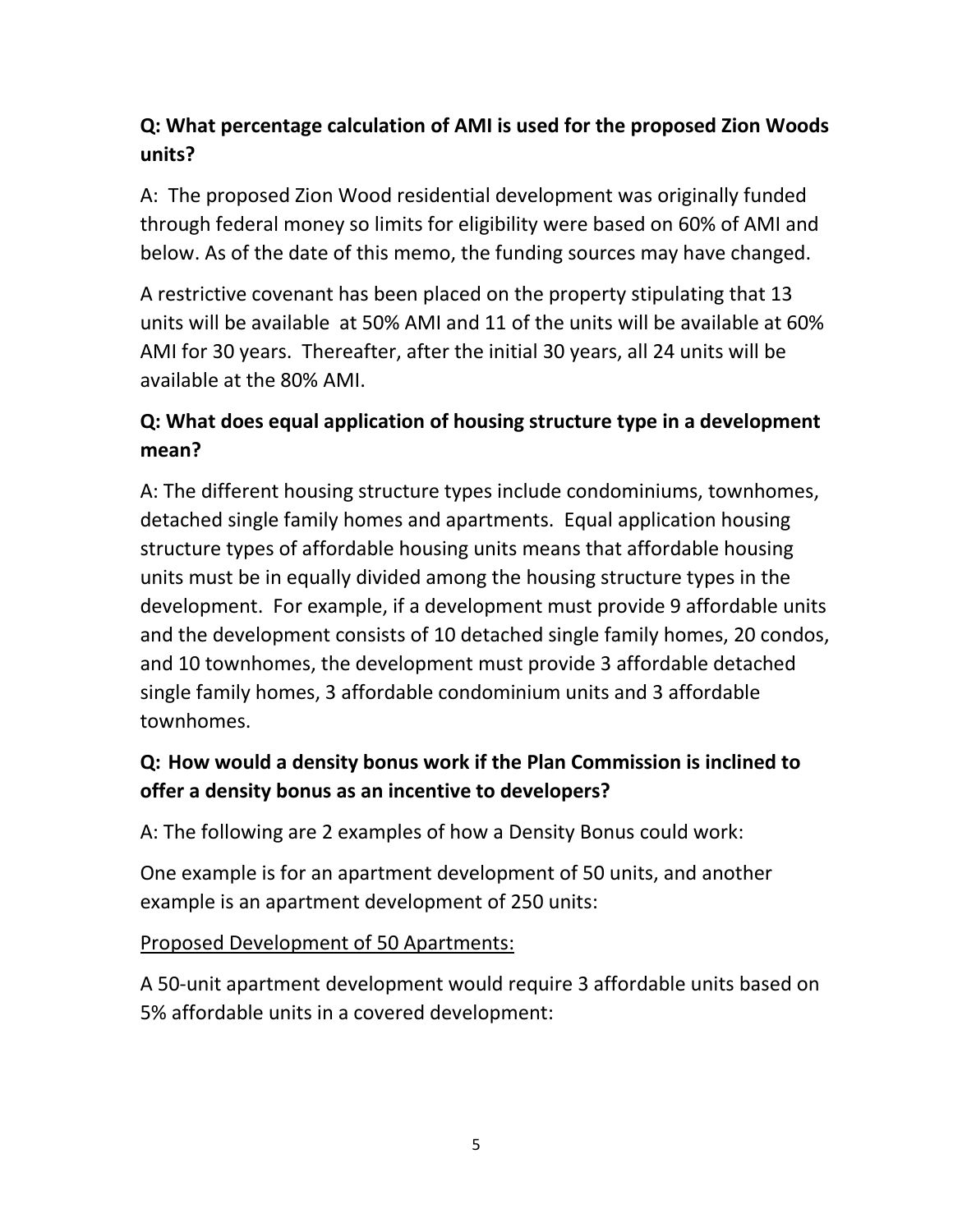50 units with 5% affordable units would equal 3 affordable units (50 x 5% = 2.5 = 3 units). Therefore, the 50-unit development would have 47 market rate units and 3 affordable units.

A density bonus of 1 market rate units for each affordable unit provided would allow the developer 3 more market rate units (3 affordable units x 1 density bonus = 3 = 3 units), bringing the total apartment units to 53 (50 market rate rental units and 3 affordable rental rate units).

## Proposed Development of 250 Apartment:

A 250-unit apartment development would require 25 affordable units based on 10% affordable units :

250 units would require 10% affordable units which is 25 affordable units (250 x 10% = 25 units). Therefore, the 250-unit development would have 225 market rate units and 25 affordable units.

A density bonus of 1 market rate units for each affordable unit provided would allow the development 25 more market rate units (25 affordable units x 1 density bonus = 25 units), bringing the total apartments units to 275 (250 market rate rental units and 25 affordable rental rate units).

It is important to recognize that the increase in total units as a result of a density bonus may require additional floors to be constructed in a multitenant building resulting in a height increase. As previously discussed with the Plan Commission a density bonus could result in increased neighbor impacts but they are also recognized as one of the most valuable incentive tools available to a developer so they warrant consideration.

## **Q: How can we prioritize eligibility for affordable units?**

A: Priority can be prioritized to people who work and or live in the Village limits or by age or a combination of both.

## **Q: How is eligibility controlled?**

A: Eligibility, maintenance and audit could be done through a third party consultant such as Community Partners for Affordable Housing (CPAH) or Housing Opportunity Development Corporation (HODC).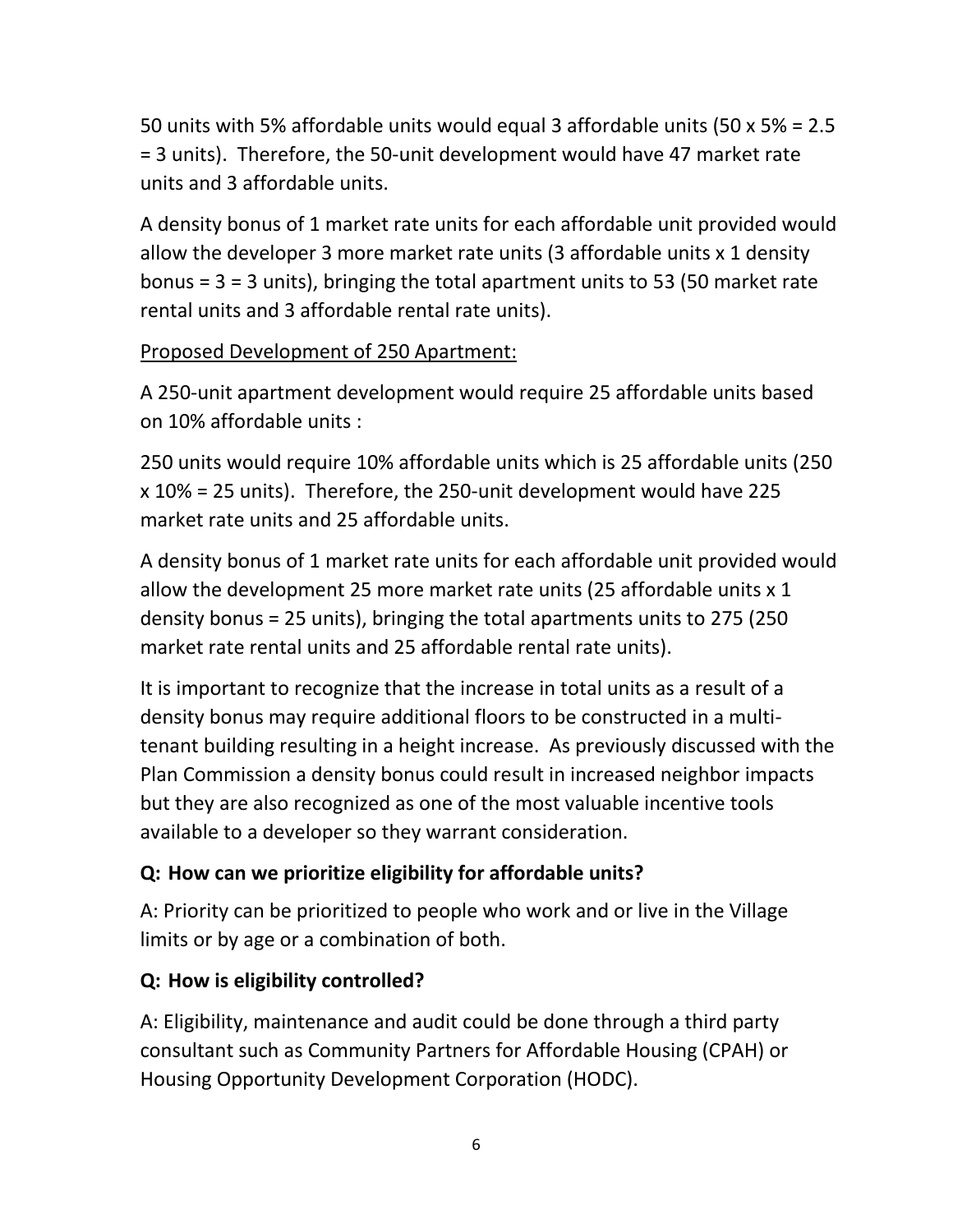# **Q: What happens when an eligible renter's income improves and they no longer qualify for the unit?**

A: This would mostly likely only apply to rental units because once a person qualifies for a for-sale affordable unit they do not have to requalify unless they sell the affordable for-sale unit and want to purchase another affordable forsale unit. For a rental unit, this could be written into the ordinance and as to how often an applicant has to requalify. Staff spoke to a third party consultant and they noted that they would not remove someone from an affordable unit. They do find that if a person's income substantially increases the renters tend to move out. If the renter does stay in the unit and it is found that their income increases, usually there would be a restructuring of their rent.

# **Q: What happens if someone changes employment and no longer works in the Village?**

A: If the person changes employment, they may still qualify to remain in the unit if they are under the required income limits.

## **Q: What if someone purchases an affordable condominium and rented it?**

A: If someone purchases an affordable unit, they would be required to live in the unit and would not be able to rent the unit if it is written into a restrictive covenant approving the development.

# **Q: If someone purchased a condominium or single family home and wanted to later sell the property, would there be an incentive to maintain the unit/dwelling?**

A: Staff spoke with a third party consultant who handles affordable housing units. The third party consultant has not seen this as an issue in the past. Purchasers are homeowners and like all homeowners, there is pride in home ownership and maintaining ones property. In addition, homeowners are held accountable to code violations by a municipality's code enforcement division.

# **Q: How are affordable units marketed or offered publically? How the applicants told the units are available and how are they approved?**

A: The third party consultant would handle marketing of the available affordable units, maintain the waiting/eligibility list and approve tenants.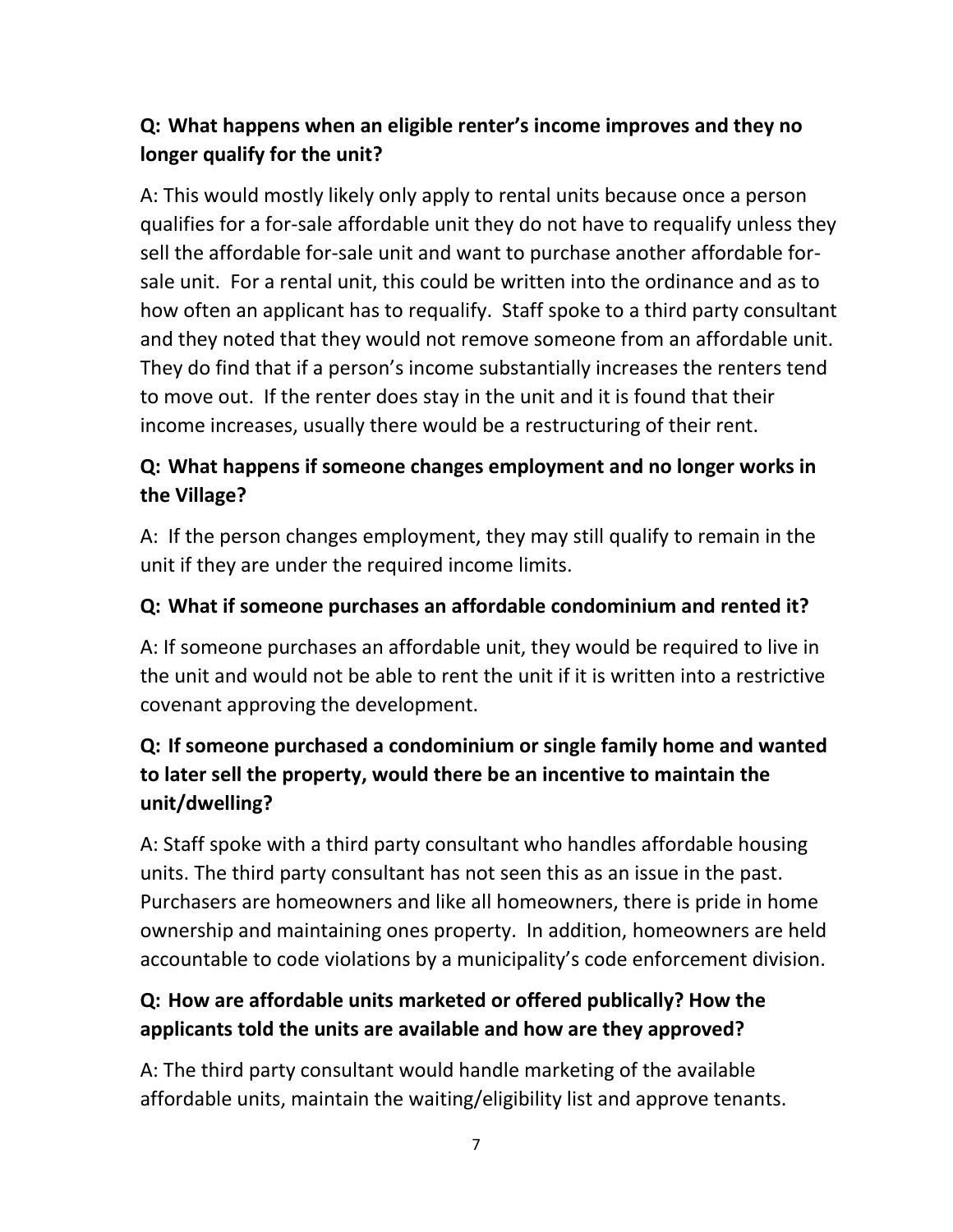## **Q: What would be an estimation of a third party cost – do we want to take that on? Is it worth it?**

A: Staff spoke with an experienced third party consultant regarding cost of maintaining an eligibility list, qualifying residents and marketing properties. The third party consultant noted that they do not make money on this type of work, as it is their mission. An approximation of cost would be a few hundred dollars per unit per year. The third party consultant would maintain a waiting/eligibility list, and requalify participants as written in the ordinance. The third party consultant does not often see requalification of residents on a yearly basis.

## **Q: If an affordable for sale unit is purchased, do you have to sell to someone who qualifies for the affordable unit?**

A: Yes. This would be written into a restrictive covenant as well as how much you could sell the unit for. The restrictive covenant would define the length of the term the unit would remain affordable such as 25 year or in perpetuity. It is not uncommon for the future sale of the owner-occupied property to be capped at annual CPI increases.

# **Q: What are fees in lieu? How are fees in lieu amounts determined? What guidelines should the Plan Commission be thinking of if this is something, they are interested in recommending?**

In inclusionary zoning, a fee in lieu is (a fee to pay) may be offered by developers as an alternative to building an affordable unit. In lieu-fees are generally paid into a housing trust fund and used to finance the development of affordable housing units.

Each jurisdiction must determine how to set their fee level. There is no single "right" formula. A key factor that shapes the decision about which formula to use is whether a jurisdiction wants to encourage on-site development of affordable units or collect the revenue to leverage other sources of funding to build affordable units off site.

As previously discussed with the Plan Commission the Village Board expressed concern with accepting fee-in-lieu payments and the associated staff oversight and management required such as the formation of a Housing Trust Fund and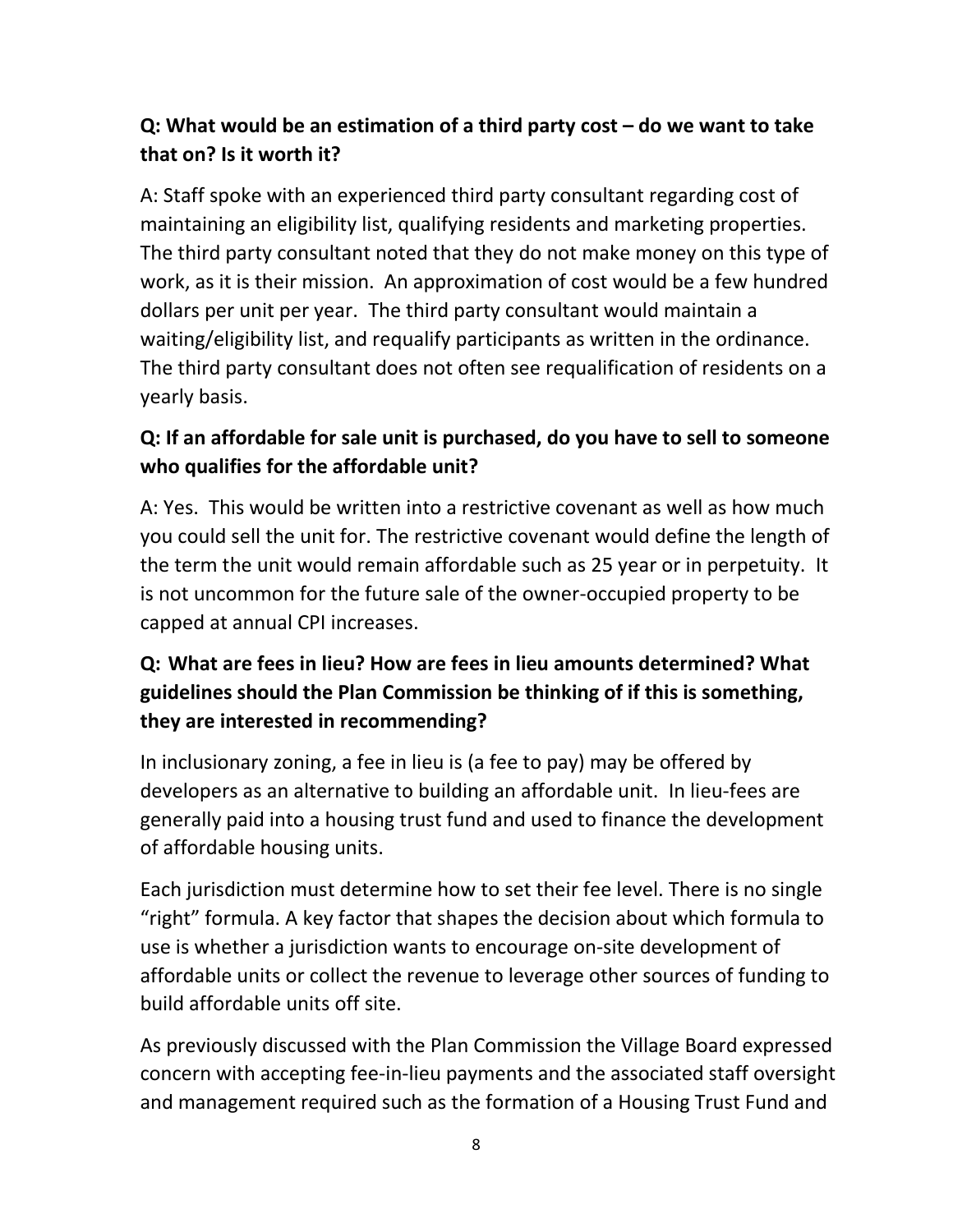the associated responsibility to identify and spend those funds on affordable properties for purchase.

# **Q: If the Village were to form a housing authority would it be a volunteer board or would they be paid? Would there be staff and if so what would be the cost?**

A: Although the Village has not contemplated this, a housing authority within the Village would have to be enacted by Village Ordinance, staffed with Village residents and require a village employee as staff liaison. The mission, duties and responsibilities, number of Commission and makeup of the Commission would be determined by the Village Board and written into an ordinance.

# **Q: How would thresholds be applied to someone building a development like Coromandel today because it is a mix of single family, townhomes and condominiums? What would the break down look like?**

A: This would be based on the definition of a covered residential development and whether or not the required affordable units would apply to detached structures or attached units only, such as in Lake Forest.

Using the scale recommended in the July 13, 2020, report to the Village Board, the 400 unit Coromandel project would require a 10% set aside for affordable units because the development is more than 50 units, therefore it would require 40 affordable units (316 condos + 68 townhomes + 16 single family X  $10\% = 40$ ).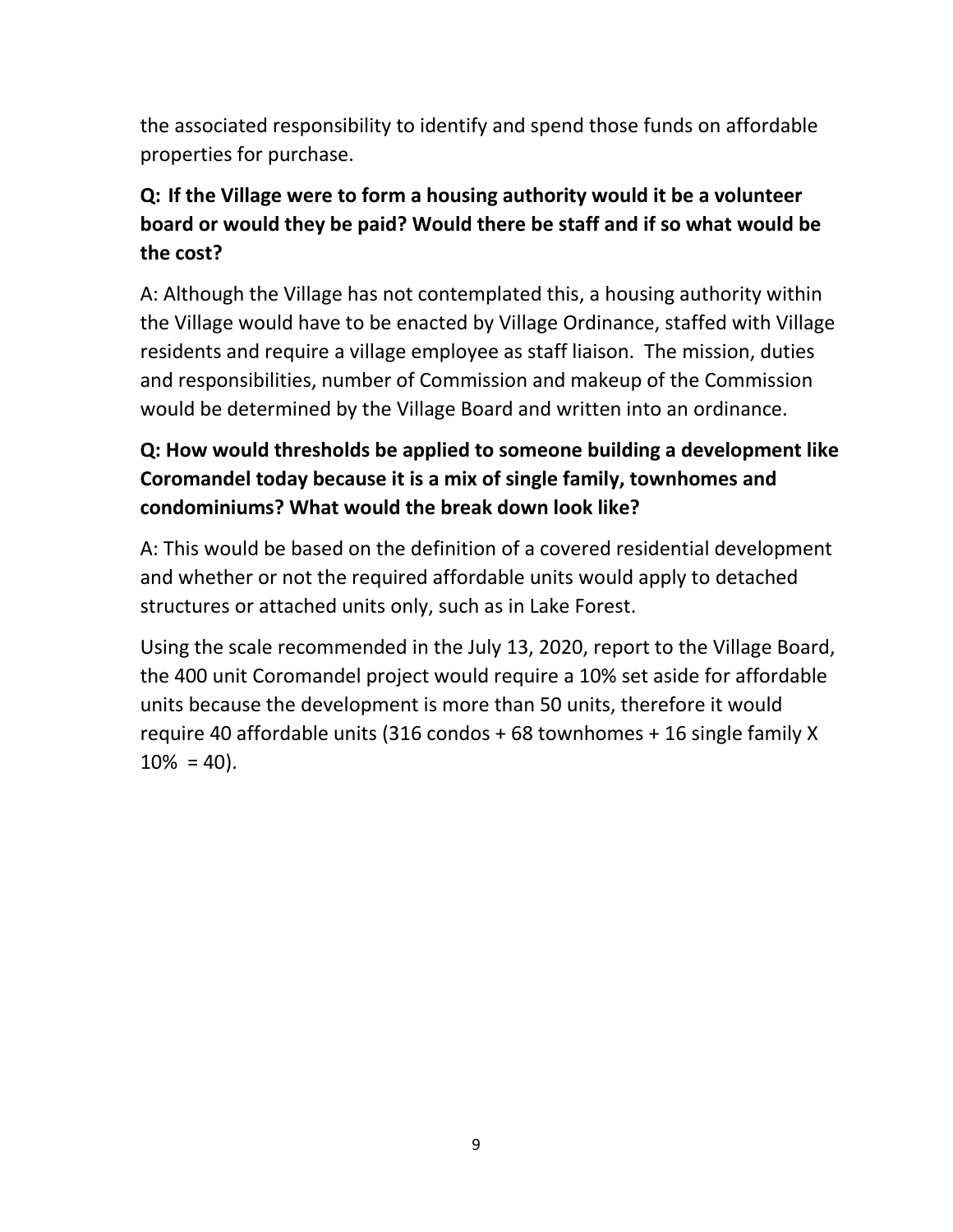## **Appendix**

2003 Affordable Housing Planning and Appeal Act<sup>3</sup> (AHPAA)

Section 20 (310 ILCS 67/20) of the law describes fundamental steps that must be included in the exemption determination process. This section is quoted in its entirety below:

Sec. 20. Determination of exempt local governments.

(a) Beginning October 1, 2004, the Illinois Housing Development Authority shall determine which local governments are exempt and not exempt from the operation of this Act based on an identification of the total number of year-round housing units in the most recent data from the U.S. Census Bureau for each local government within the state and by an inventory of 7 owner-occupied and rental affordable housing units, as defined in this Act, for each local government from the U.S. Census Bureau and other relevant sources. (This inventory is based on census household survey data.) (b) The Illinois Housing Development Authority shall make this determination by: (i) totaling the number of owner-occupied housing units in each local government that are affordable to households with a gross household income that is less than 80% of the median household income within the county or primary metropolitan statistical area; (ii) totaling the number of rental units in each local government that are affordable to households with a gross household income that is less than 60% of the median household income within the county or primary metropolitan statistical area; (iii) adding the number of owner-occupied and rental units for each local government from items (i) and (ii); and (iv) dividing the sum of (iii) above by the total number of year-round housing units in the local government as contained in the latest U.S. Census Bureau, and multiplying the result by 100 to determine the percentage of affordable housing units within the jurisdiction of the local government. (c) Beginning on August 9, 2013 the Illinois Housing Development Authority is to publish a list of exempt and non-exempt local governments and the data that it used to calculate its determination once every 5 years. The data shall be shown for each local government in the state and for the

 $\overline{a}$ 

<sup>3</sup> Affordable Housing Planning and Appeal Act: 2018 Non-Exempt Local Government Handbook (310 ILCS 67/20) Sec. 20. Determination of exempt local governments.